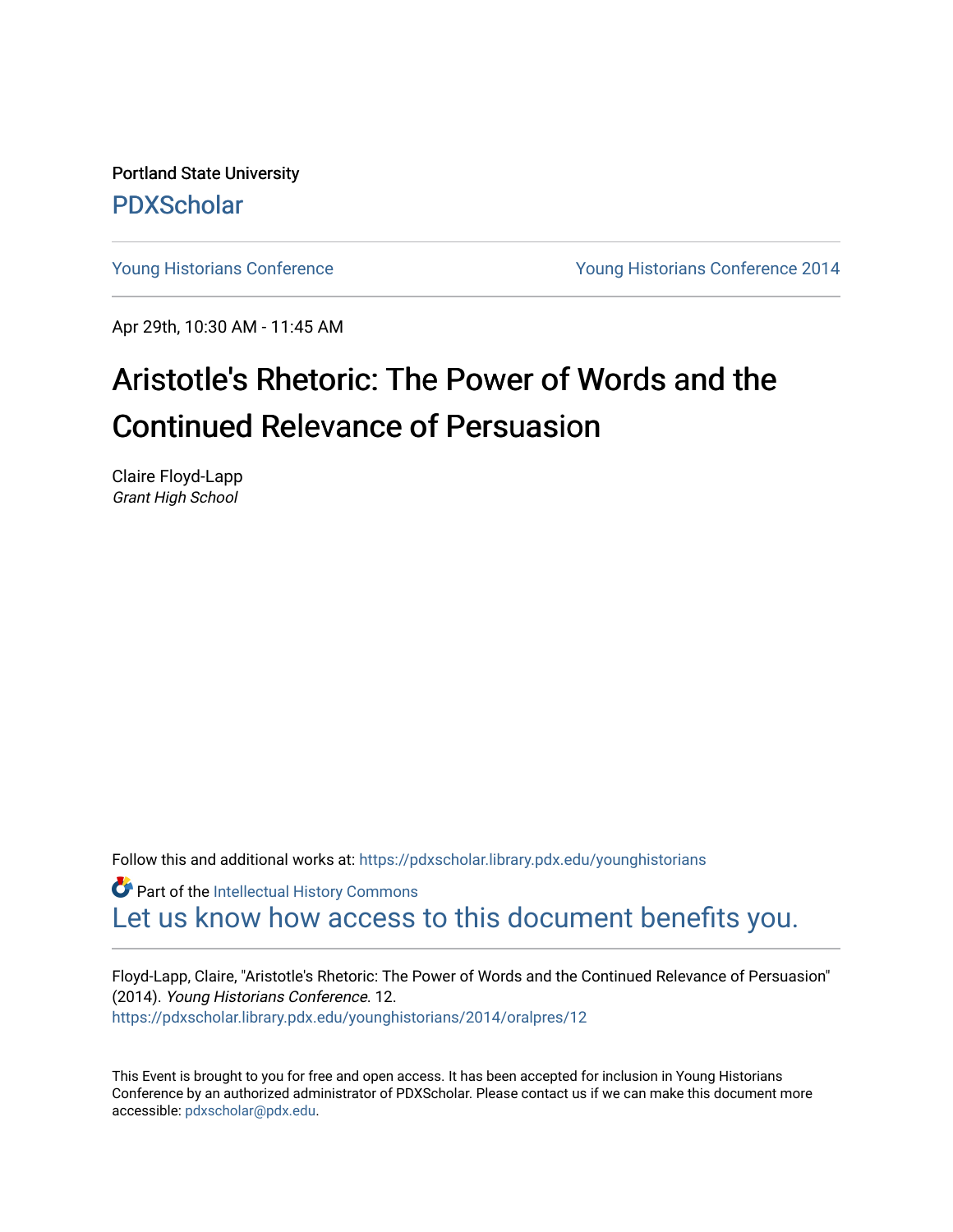Aristotle's *Rhetoric* The Power of Words and the Continued Relevance of Persuasion

> Claire Floyd-Lapp 19 March 2014 PSU World History 105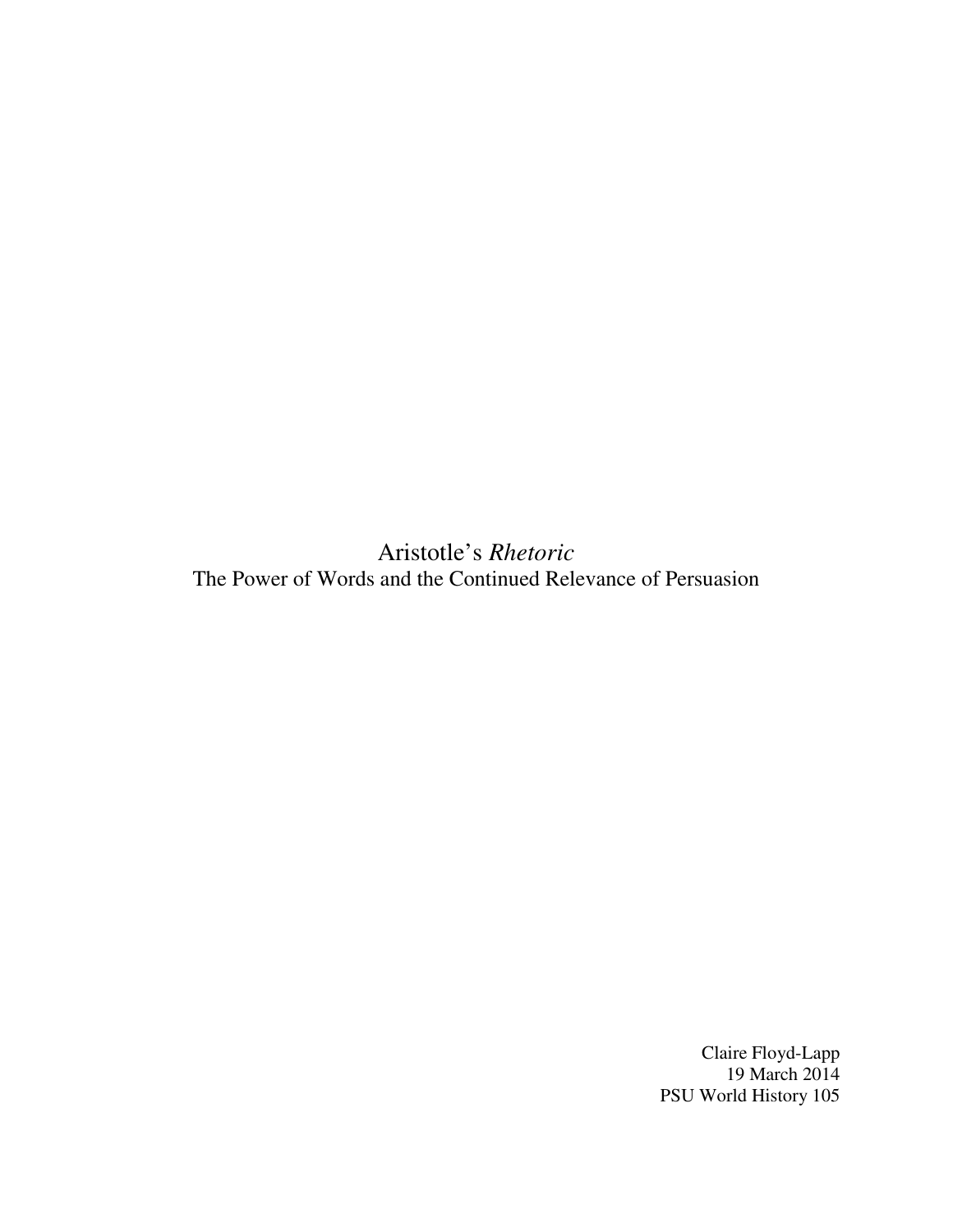A critical work in the field of persuasion—Aristotle essentially established the discipline—*Rhetoric* offers historians a framework by which to study the subject's history. In his text, Aristotle argues what successful rhetoric entails, for what purposes rhetoric should be used, and what effective rhetoricians do. Aristotle's *Rhetoric* speaks to the power of words and has remained relevant since its publication. Rhetoric offers writers and speakers a foundation from which to build their arguments. Although the perceived importance of persuasion has faded since Aristotle's time, we still use words, and many scholars encourage the reclamation of rhetoric.

 Renowned Greek philosopher Aristotle wrote *Rhetoric* during the fourth century B.C. Aristotle, born in 384 B.C., studied under Plato for twenty years until his mentor's death. Subsequently, Aristotle established a couple schools at which he taught, including the famous Lyceum. An eminent scholar during his time, Aristotle's studies of logic, science, politics, and metaphysics stimulated Western intellectual thought during ancient eras and into the seventeenth century. Aristotle's works have also influenced numerous philosophers throughout the last few centuries and have continued to be studied during modern times.<sup>1</sup>

 Aristotle wrote during a tumultuous era in Greek history. After centuries of almost ceaseless war, peace had become a recurring theme in society by the fourth century B.C.E. Poleis had long organized Greece into small-scale communities that participated chiefly in local and regional relations; little towns focused on herding and agriculture, poleis competed with each other rather than participating in large-scale interactions and conflicts. The Persian Wars (449 B.C.E. to 499 B.C.E.), however, introduced imperialism to Greece and thus altered the society's structure. Greece transitioned from a system of small city-states built on relatively informal and peaceful relations to a land of districts vying for supreme power. Suddenly, with the advent of the Persian Wars, the Greek poleis had to engage in both external and internal power struggles. Eventually, the poleis realized that in order to secure peace in the Persian and, later, Peloponnesian Wars, they had to unite and rally as Greeks against non-Greeks.<sup>2</sup>

 Between both the frequent external and internal conflicts, by the fourth century, Greeks were tired of war and eager for peace; how to achieve peace became a central discussion among politicians and the public alike. Greeks strived to develop a system of governance within their nascent democracy to ensure less fighting, and much of philosophers' work sprung from the issues of war and peace that dominated the empire. While Aristotle did not discuss war and peace extensively, he did believe war was an inveterate aspect of human society and consider the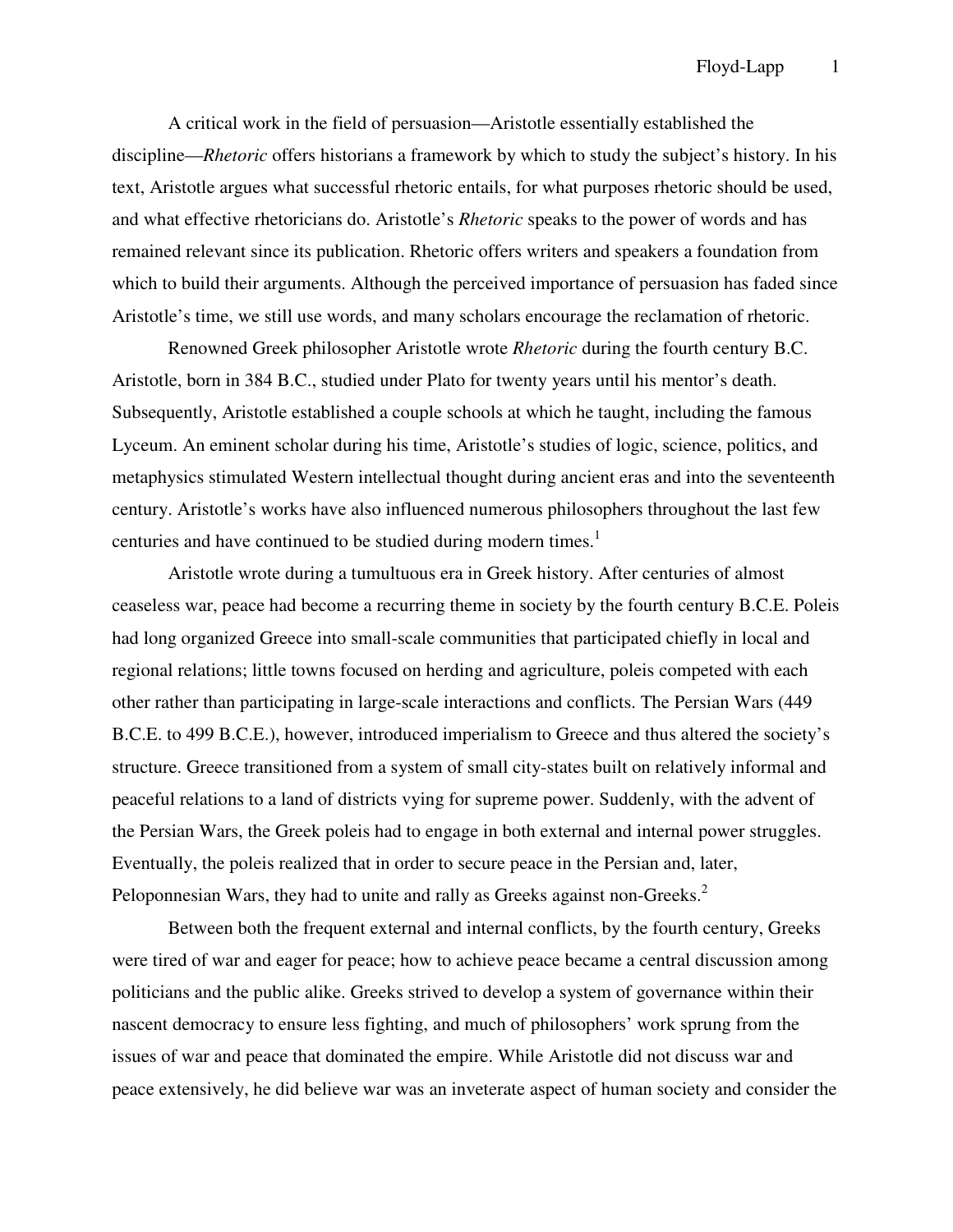achievement of peace important. Aristotle, along with other philosophers during his time, ruminated on how to reduce war and achieve peace through legislation, as well as moral and intellectual education. Additionally, the wars and subsequent changing structure of Greek society had lead to increased cross-cultural interaction, and Aristotle and his peer philosophers engaged with intellectuals from all disciplines, leading to the formation of extensive thought woven from a diversity of political, geographical, medical, and scientific ideas.<sup>3</sup> Within the context of war, political confusion, and increased interaction, particularly among philosophers, that spurred societal advancement, *Rhetoric*, centered on persuasion, reflects the time in which Aristotle wrote it.

 Many historians have speculated what kind of text *Rhetoric* is and what it aims to offer but have yet to come to a general agreement.<sup>4</sup> Although *Rhetoric* is generally seen as a handbook on persuasion, many have criticized the work as a messy, redundant compilation of lecture notes, a poorly written manual considering its own emphasis on method.<sup>5, 6</sup> Taken as a gathering of lecture notes, it seems *Rhetoric* was not meant for publication. Whether lecture notes, a treatise, or a how-to guide, the content of *Rhetoric* was clearly meant to be shared and taught.

 Regardless of format, many historians also argue that Aristotle wrote *Rhetoric* in order to defend the subject from other philosophers' criticisms. In *The Clouds*, Aristophanes, another fourth-century B.C. philosopher and playwright, condemns those who utilize rhetoric; he blames rhetoricians for trying to undermine justice by creating semblances of credibility through pretty language.<sup>7</sup> Plato also scorned rhetoric, believing political speech to be nothing more than flattery crafted to hoodwink unaware listeners. In *Gorgias*, a Socratic dialogue written in 380 B.C., Plato has Socrates contend rhetoric is like cooking: it provides gratification without concern for what is good or true.<sup>8</sup> Plato argued politics and rhetoric should be renounced in favor for Socratic philosophy; he disapproved political discourse that appealed to the audiences' emotions rather than straightforward, honest logic and reason. Although Aristotle recognizes rhetoric can be used by people and for causes that lack integrity, he advocates its value as a tool of public discourse through presenting its complexity and potential as a method that engages both reason and emotion.<sup>9</sup> In *Rhetoric*, Aristotle asserts and seeks to prove that rhetoric, contrary to his peers' opinions, is a valid technique. $10$ 

*Rhetoric*, possibly the first text written about the subject, has prevailed as the official analysis of the discipline.<sup>11</sup> Aristotle defines rhetoric as persuasion; in short chapters he explains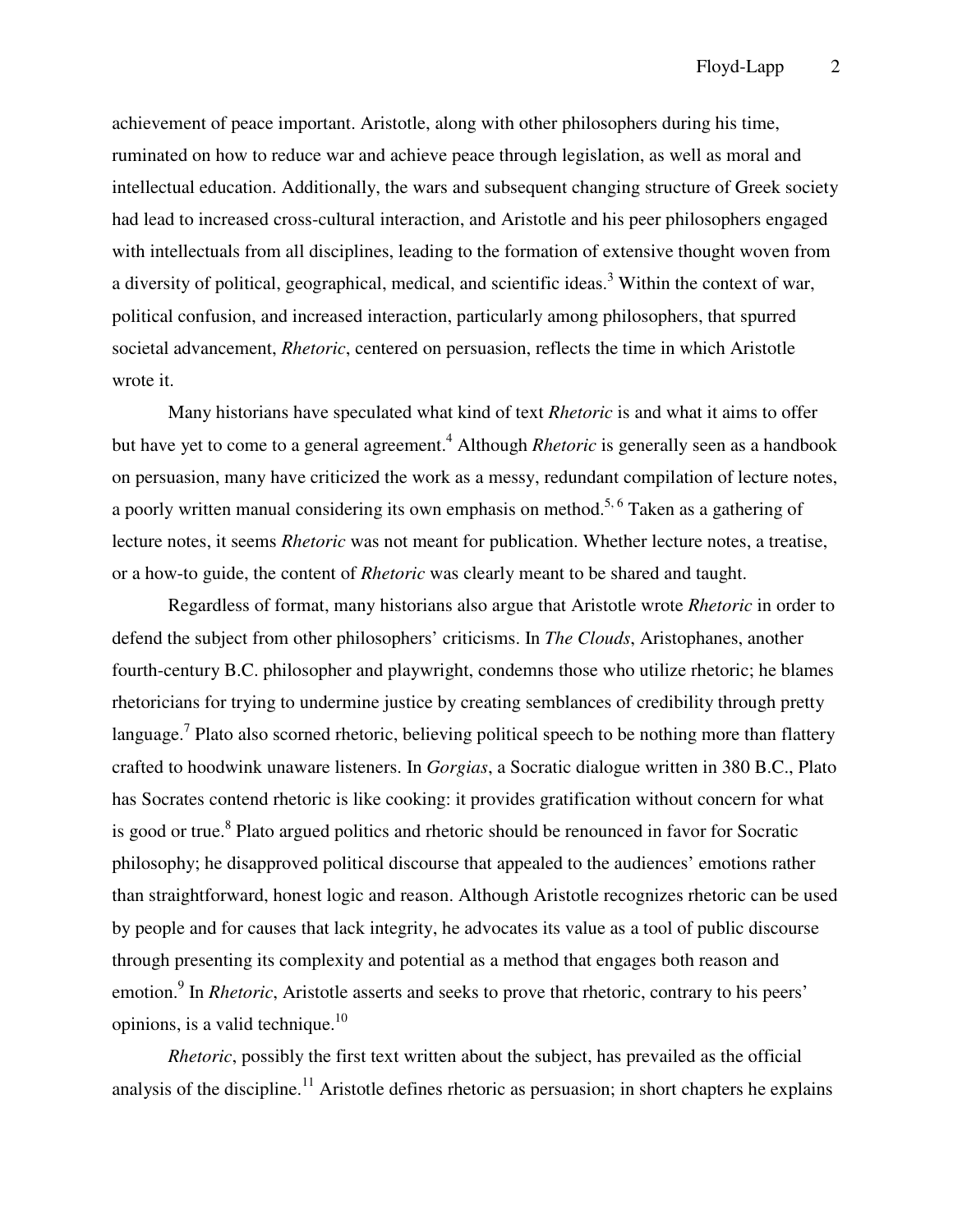the components of argumentation and discusses how they can be employed in order to devise an effective presentation, oral or written. Although he acknowledges their similarities, Aristotle distinguishes rhetoric from dialectic from the outset by a few key aspects. Whereas dialectic involves logical argumentation about general issues through dialogue, rhetoric refers to the capability "to see the available means of persuasion" in various circumstances.<sup>12, 13</sup> Correspondingly, dialectic is debate for skilled audiences on philosophical matters whereas rhetoric is debate for general audiences on practical issues. Additionally, dialectic intends to "discover general truths from common opinions" and rhetoric "allows us to communicate these truth claims to others."<sup>14</sup>

 After his delineation of rhetoric that serves to separate the subject from dialectic and assert its validity (as historians know, in response to peer philosophers' assaults), Aristotle transitions to specifics. The artistic means of persuasion that Aristotle focuses on—the techniques the speaker himself applies—include what are commonly known as ethos (the speaker's character), pathos (the audience's emotions), and logos (the rationality of the arguments).<sup>15</sup> In *Rhetoric*, Aristotle establishes and explains these three types of appeals to the audience which, to this day, are considered important principles of writing at all levels; they are often referred to as the "rhetorical" or "Aristotelian triangle." A successful orator merges ethos, pathos, and logos, as Aristotle writes: "since rhetoric exists to affect the giving of decisions...the orator must not only try to make the argument of his speech demonstrative and worthy of belief; he must also make his own character look right and put his hearers, who are to decide, into the right frame of mind."<sup>16</sup> Rhetoric, as explained by Aristotle, is not pure reasoning: it also involves style, an "elegance or eloquence."<sup>17</sup> With this framework, Aristotle continues his exposition of rhetoric, revealing the power of words through analysis that unites the philosophical, political, ethical *and* literary aspects of rhetoric.

 By whom did Aristotle believe rhetoric should be used? As discussed in Aristotle's *Politics*, all citizens of a democracy have the right to participate in deliberation (excluding women and slaves, however, during Aristotle's time). Accordingly, Aristotle would have encouraged anyone engaging in politics to consider rhetorical strategy as a means of successfully achieving his or her objectives. Additionally, Aristotle wished all citizens to be aware of rhetoric; as Triadafilos Triadafilopoulos writes in his article "Politics, Speech, and the Art of Persuasion: Toward an Aristotelian Conception of the Public Sphere," "Aristotle argues that deliberative or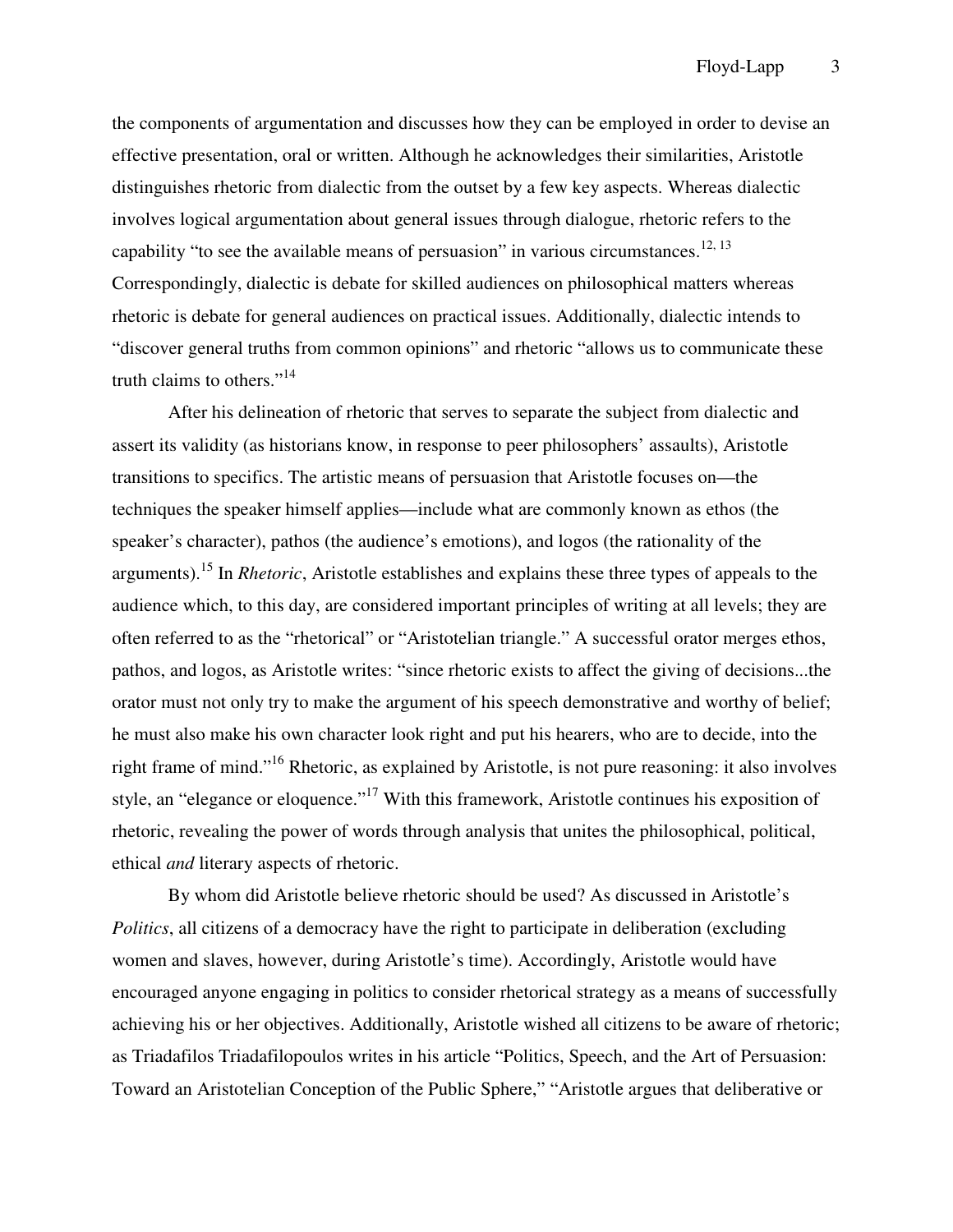political rhetoric should be the primary concern of citizens, because it deals with their essential interests."<sup>18</sup> In *Rhetoric*, Aristotle clearly believes that everyone has the potential to both engage in rhetoric as a speaker and as a listener.

 However, Aristotle also acknowledges that some individuals have a talent for persuasion that sets them apart from their peers. Triadafilopoulos writes that, "while in a democracy all are given the opportunity to speak, deliberate, and judge, very often an exemplary individual well versed in the art of persuasion will be singled out as the representative of a particular program or ideal."<sup>19</sup> Here the consideration of *Rhetoric* as a text and methodology derived from Aristotle's experiences as a teacher offers insight into who would be especially skilled at the art of rhetoric. Naturally, some people possessed an inherent aptitude for persuasive discourse, but through developing their skills under his tutelage, Aristotle's students were particularly well primed for engaging in effective political discourse.

 Aristotle believed rhetoric was a key aspect of public officials' education and work. The philosopher viewed rhetoric as a necessity for statesmen because of "its focus on political consensus and cooperation through persuasion," as Richard T. Green and Robert C. Zinke write in their article "The Rhetorical Way of Knowing and Public Administration."<sup>20</sup> Rhetoric was an integral part of students' education at the Lyceum; Aristotle's landmark teachings reformed rhetoric, and the art of persuasion became an honorable discipline. Subsequently, the subject became an integral part of Greek education. The study of rhetoric "stressed broad and integrative learning, steeping students in the values and traditions prized by their respective societies, and prepared them for life as honorable and accountable civic leaders."<sup>21</sup> Eventually, rhetoric became the core of liberal arts education as practiced during the Renaissance and Enlightenment periods. Schools of rhetoric produced cities' administrators, legislative bodies, and political powerhouses; M. Burke writes in "Advertising Aristotle: A Preliminary Investigation into the Contemporary Relevance of Aristotle's *Art of Rhetoric*" that, into the Renaissance period, "prominent [rhetorical] handbooks, like Aristotle's, were essential in the making of the orator, who then went on to represent the state in lifelong public service." $^{22}$ 

 Despite Aristotle's advancement of rhetorical methodology and its legitimacy, some of the initial reservations regarding rhetoric held by his peers have persisted. Many people throughout time, from Plato, Aristophanes, and others around the time of rhetoric's emergence to scholars of contemporary times, have faulted rhetoric for lacking integrity. As Anthony DeForest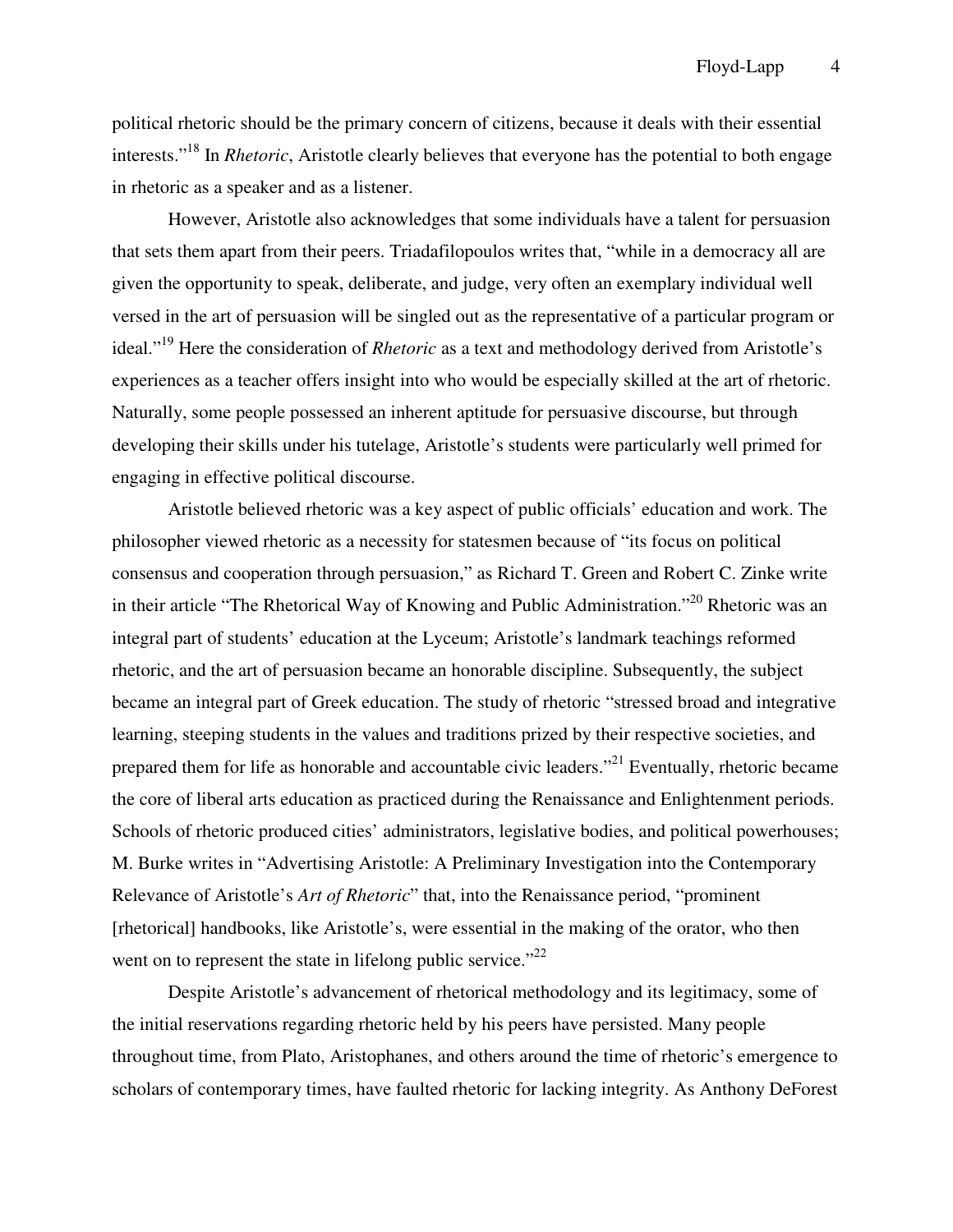Molina and Michael W. Spicer write in their article "Aristotelian Rhetoric, Pluralism, and Public Administration," "By all accounts, the study of rhetoric has fallen on hard times. One often uses the term *rhetoric* to describe inflammatory speech that is meant to win the public over to some cause through incitement, fear, or anger."<sup>23</sup> Steven B. Katz distrusts the ethic of expediency Aristotle urged and Adolf Hitler demonstrated in Katz's article "The Ethic of Expediency: Classical Rhetoric, Technology, and the Holocaust." Irving J. Lee also makes a connection between Aristotle and Hitler and the negative potential of rhetoric in his article "General Semantics and Public Speaking: Perspectives on Rhetoric Comparing Aristotle, Hitler, and Korzybski."

 However, while there are examples of scholars who doubt Aristotle's rhetoric, there are others who support it, pointing to rhetoric's potential and calling for its revival. Political science scholar Triadafilos Triadafilopoulos refers to Martin Luther King, Jr.'s oratory in order to show the positive potential of rhetoric. Richard T. Green and Robert C. Zinke advocate greater attention to rhetoric in the sphere of public administration in their article "The Rhetorical Way of Knowing and Public Administration," as do Molina and Spicer, who cite rhetoric as particularly useful in regards to issues of value pluralism. Lastly, Heather D. Bell, Kathleen A. Walch, and Steven B. Katz point to clinical protocol and medical writing as an example of an area that would benefit from greater attention to rhetoric. Ultimately, regardless of their specific value judgments of Aristotle, all of the above scholars' articles attest to the power and potential of words in the art of persuasion.

 In his article "The Ethic of Expediency: Classical Rhetoric, Technology, and the Holocaust," Steven B. Katz argues the problem with the deliberative rhetoric that Aristotle pioneered and thus became a principal guide of Western culture is an ethical one, and cites the Holocaust as an example. One of the main forms of rhetoric that Aristotle focuses on, deliberative rhetoric, pertains to decision-making and action. Katz says that Aristotle "seems to collapse all ethical questions in deliberative discourse into a question of expediency;" he quotes Aristotle in *Rhetoric*, who says, "all other points, such as whether the proposal is just or unjust, honrourable or dishonourable, he [the political orator] brings in as subsidiary and relative to this main consideration."<sup>24</sup> Although Aristotle does discuss ethics in *Rhetoric*, he places the most value on an orator's success in conveying his message. Providing various examples of technical writing by Hitler during World War II, Katz shows that "in most technical writing and...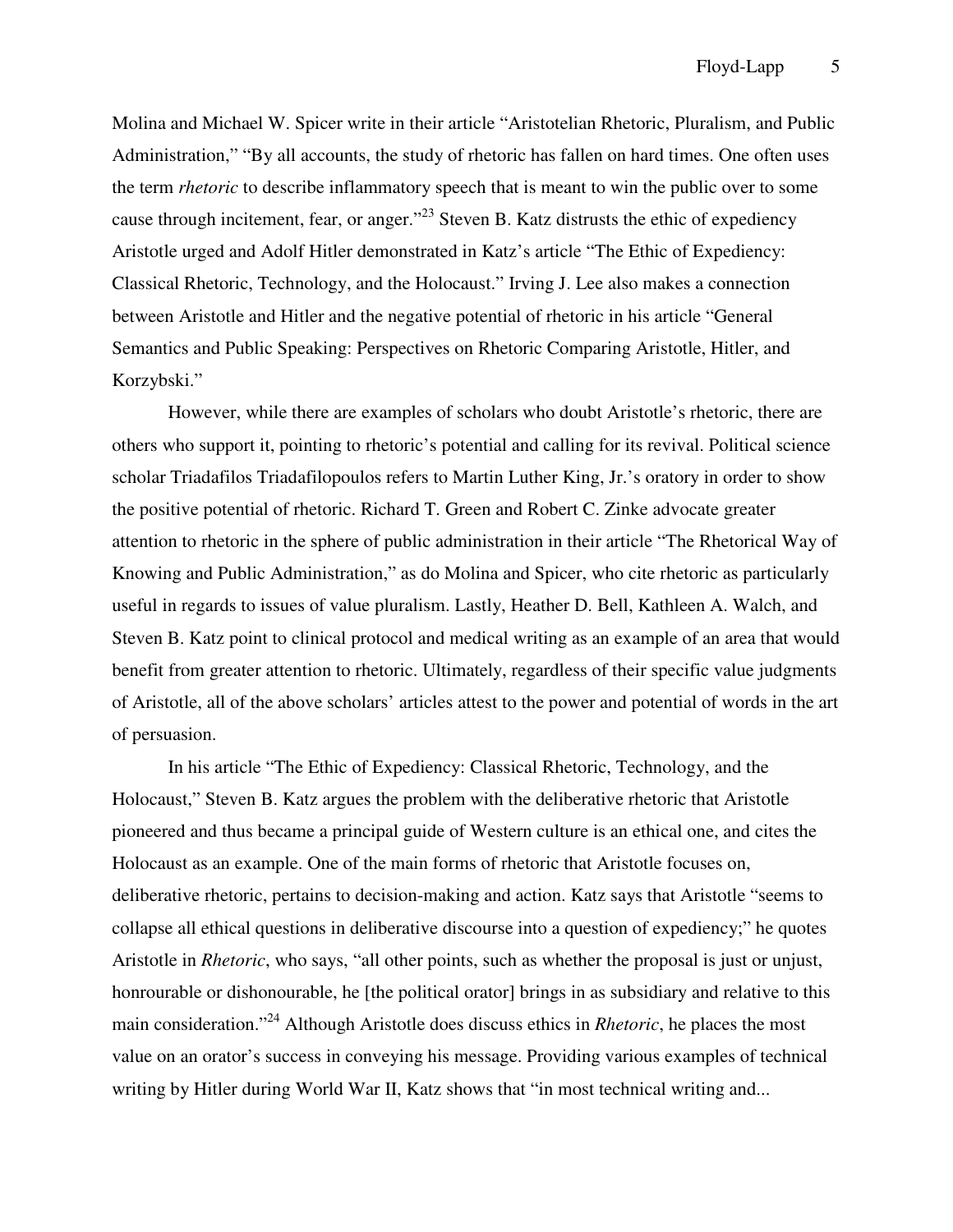deliberative rhetoric, the focus is on expediency, on technical criteria as a means to an end. But here [in the context of Hitler and the Holocaust] expediency and the resulting *ethos* of objectivity, logic, and narrow focus that characterize most technical writing, are taken to extremes and applied to the mass destruction of human beings."<sup>25</sup> Katz highlights the dangers of deliberative rhetoric as defined by Aristotle: speech and writing focused on achieving action too easily put ethics by the wayside.

 Irving J. Lee, Ph.D., also parallels Aristotle and Hitler. In his article "General Semantics and Public Speaking: Perspectives on Rhetoric Comparing Aristotle, Hitler, and Korzybski," Lee describes how both Aristotle and Hitler's rhetorics aim to accomplish their purposes. Both strive to establish speaker-audience relationships through which the audience becomes influenced by the speaker and adopts his beliefs and opinions. Consequently, both Aristotle and Hitler's create a rhetoric and philosophy of power. Although Lee acknowledges Aristotle's greater attention to morality in comparison to Hitler—Aristotle's "position...is rather softened and leavened by the sense of moral purpose<sup> $26$ </sup>—the juxtaposition of the two does illuminate the potential hazards of Aristotle's rhetoric, which, as Katz also shows, puts the achievement of the speaker's goals dangerously ahead of ethical considerations.

 While drawing connections between Aristotle and Hitler highlights the negative power and potential of words as presented in *Rhetoric*, reviewing Martin Luther King, Jr.'s oratory proves their positive potential. The members of the African-American civil rights movement in the United States during the 1950s and '60s built a critical base from which the revolution grew. However, Triadafilopoulos asserts that, "it was arguably Dr. Martin Luther King Jr.'s oratory and personal presence that brought African-Americans' demands to the top of the nation's political agenda."<sup>27</sup> Triadafilopoulos cites both King's "Letter from Birmingham Jail" and "I Have a Dream" speech as examples of rhetoric that effectively employ ethos, pathos, and logos in order to create powerful persuasion. As Triadafilopoulos says, "the 'I Have a Dream' speech succeeds because King recognized that audiences judge claims to justice not only by their rationality, but also by their ability to touch the listener's soul."<sup>28</sup> King's speech epitomizes the positive potential of the art of persuasion that *Rhetoric* defines. However, although the examples of Hitler and Dr. Martin Luther King Jr.'s rhetoric can be used to support one's effort to label *Rhetoric* as either positive or negative, above all, both examples prove the versatile nature of rhetoric, something Aristotle himself says: "rhetoric we look upon as the power of observing the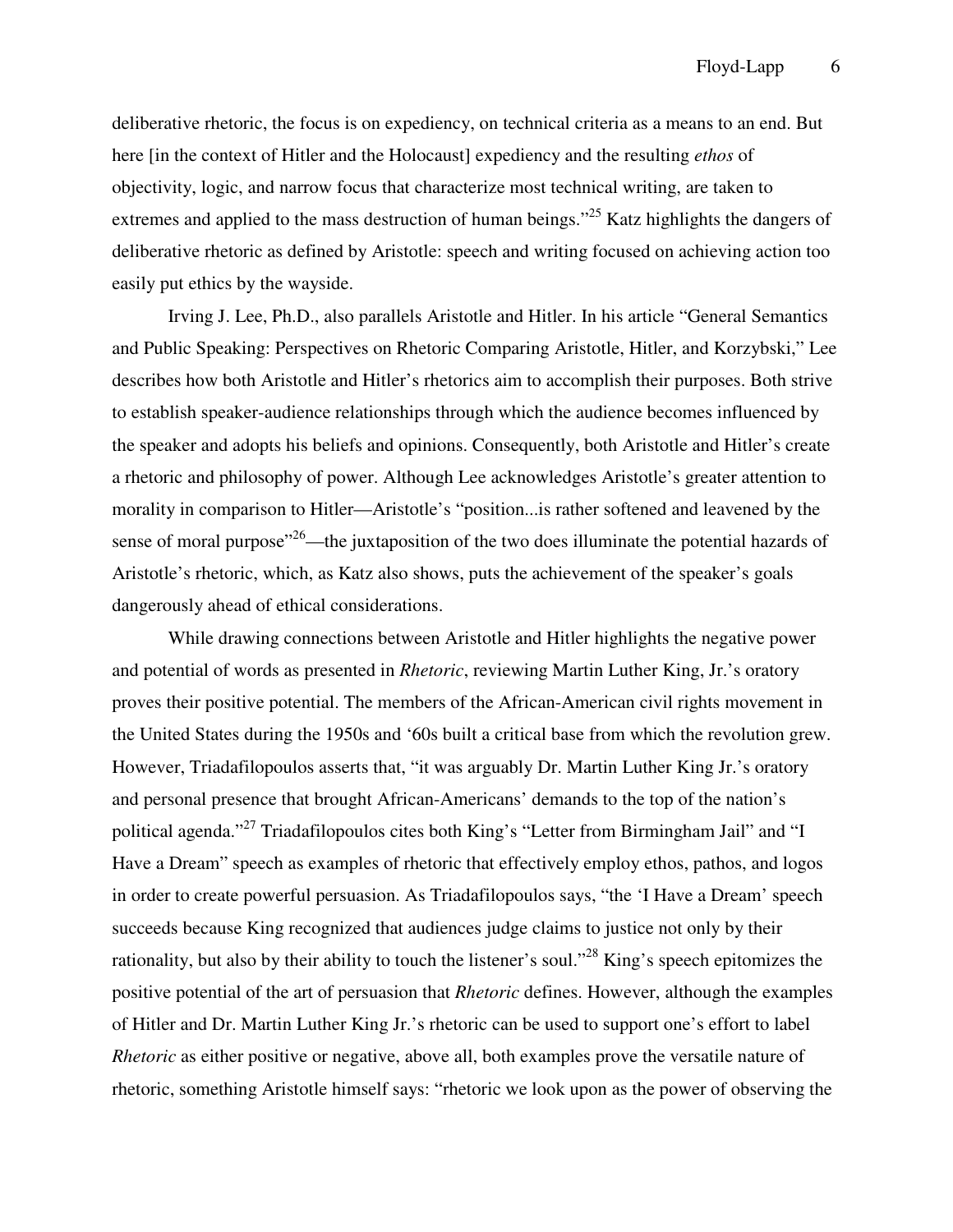means of persuasion on almost any subject presented to us; and this is why we say that, in its technical character, it is not concerned with any special or definite class of subjects."<sup>29</sup>

 Several scholars hold that rhetoric still has value in contemporary times and encourage its revisiting. Rhetorical scholar and professor M. Burke explains how people have gradually turned away from rhetoric since the Renaissance and Enlightenment era; times have changed: "These days...there are no schools of rhetoric. The skills that those who serve a country need to acquire are provided by modern institutes of higher education, spread across a number of departments and faculties. The politician is no longer an orator first and foremost, but a politician; likewise the lawyer is not an orator, but a lawyer."<sup>30</sup> However, Aristotle's *Rhetoric* still possesses merit as a text that offers writers and speakers a framework from which to build a successful argument. Richard T. Green and Robert C. Zinke discuss why the public administration field would improve with increased consideration of rhetoric in their article "The Rhetorical Way of Knowing and Public Administration." They write: "Public administration is still largely conceived, taught, and practiced as a technical/scientific profession. We are mesmerized by science and technology, but our work is ultimately rhetorical."<sup>31</sup> Much of what modern public administrators do is rhetorical, and yet many do not realize how they can harness words to their advantage. While the scientific and technological aspects of arguments are important, too often they come to dominate discourse and *how* such information is presented is neglected. Pointing to Aristotle, Green and Zinke proclaim the promise of greater attention to words: "As a way of knowing and deciding, it [rhetoric] draws people together by eliciting common premises or values. It directs our attention to identifying and shaping conditions conducive to public discourse and action. It demands mature treatment of subordinates and public audiences, attributing to them a capacity for sound judgment. Furthermore, it calls attention to emotional dispositions and contextual factors appropriate for maintaining public discourse."<sup>32</sup> Consideration of rhetoric has the potential to yield more successful presentation.

 Molina and Spicer similarly note that scientific approaches to public administration have value, but rhetoric-based approaches are also beneficial. Conventional public administrators typically concern themselves with the factual accuracy of their writing, drawing on qualitative research to prove their points, and aim to bring about "correct," effective decision-making. However, much of public administration involves issues of value pluralism (the "idea that many of the values or ends that we hold dear are incompatible and cannot be reconciled with one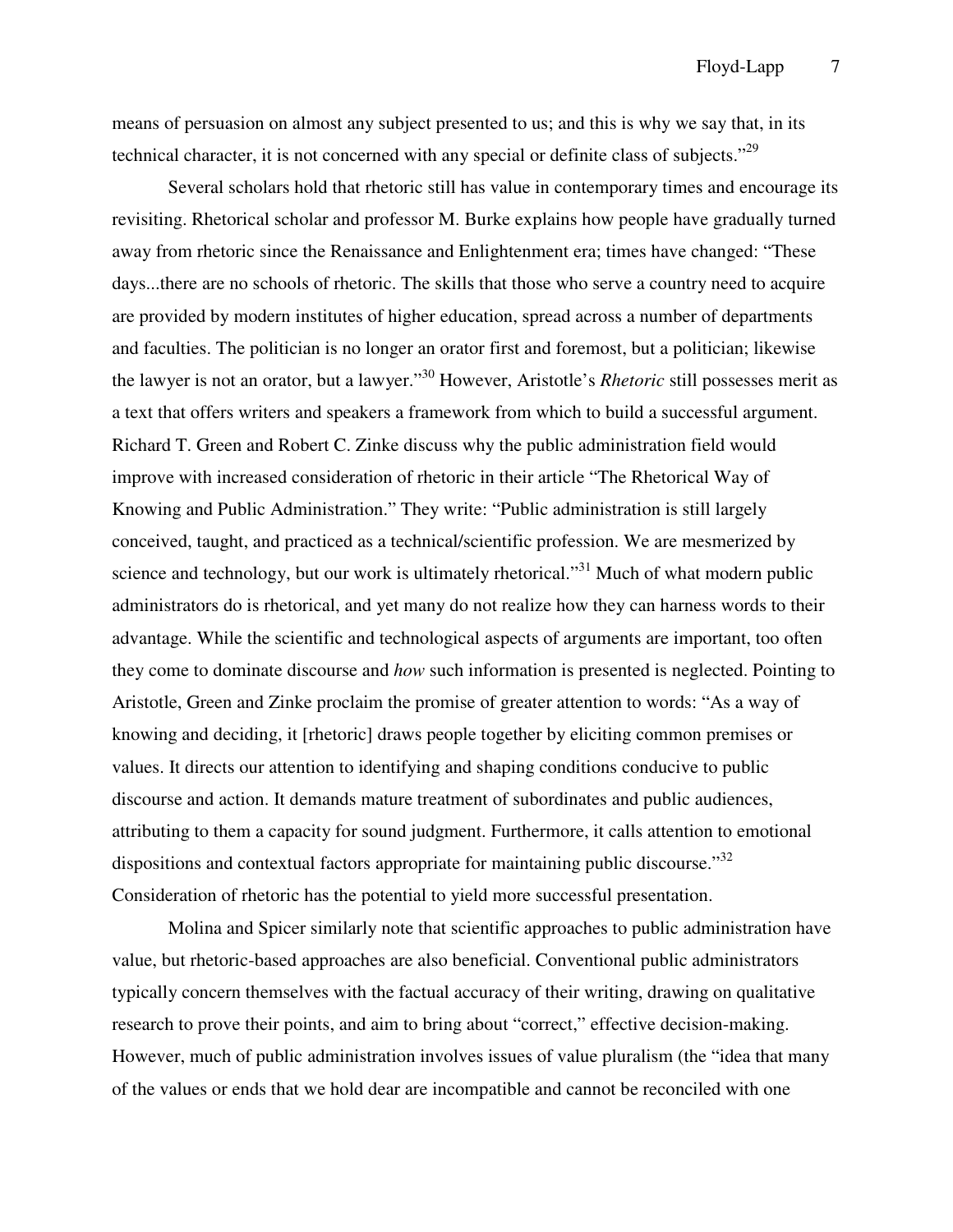another"<sup>33</sup>), issues of a nature that Aristotelian rhetoric can more effectively address than scientific approaches seeking to find a perfect solution based on facts alone. Choices founded on the balancing of conflicting values cannot be debated solely with science; Molina and Spicer explain how Aristotle's rhetoric is better suited to problems of value pluralism and urge public administrators to use speech more attentively. Aristotelian rhetoric "does not attempt to dodge the complexities and difficulties of value conflict by diverting our attention away from contesting values and focusing it on the relative technical efficiency and effectiveness of administrative actions in securing the attainment of some given set of precisely defined and mutually consistent ends, objectives, or missions."<sup>34</sup> Additionally, Aristotelian rhetoric "encourages those administrators who engage in it to be attentive to their audiences."<sup>35</sup>

 Considering that public administrators essentially constitute the audience of Aristotle's *Rhetoric*, the call for greater attention to rhetoric in contemporary public administration is a reasonable one. Heather D. Bell, Kathleen A. Walch, and Steven B. Katz argue the potential benefit of greater attention to rhetoric in another field: medical discourse in the pharmaceutical industry—specifically, writing clinical protocols. They explain the inconsistences in medical writing and the consequential problems, and diagnose a disregard of words: "the result of this lack of recognition is a somewhat haphazard and subconscious approach to writing and the production of poorly written documents that in the drug development and approval process can seem to randomly fall victim to...rejection and/or request for revision, ultimately costing drug development companies (and thus patients) time and money.<sup>36</sup> They argue that the medical industry focuses on the facts and expects the data they present to speak for themselves; as a result, clinical protocol documents typically fail to achieve their goals. In order to increase the success of these documents and the industry overall, Bell, Walch, and Katz suggest a greater attention to words, pointing specifically to several of Aristotle's tenets, including the consideration of audience and circumstance.

 Written centuries ago, *Rhetoric* by Aristotle has remained relevant and useful since its publication and practice during ancient times. Although rhetoric has been regarded with varying degrees of approbation throughout its history, it is clear that the art of persuasion, as established by Aristotle, proves the power of words. While public administrators and others in the public sphere would do well to recognize rhetoric, as Aristotle and other scholars have urged during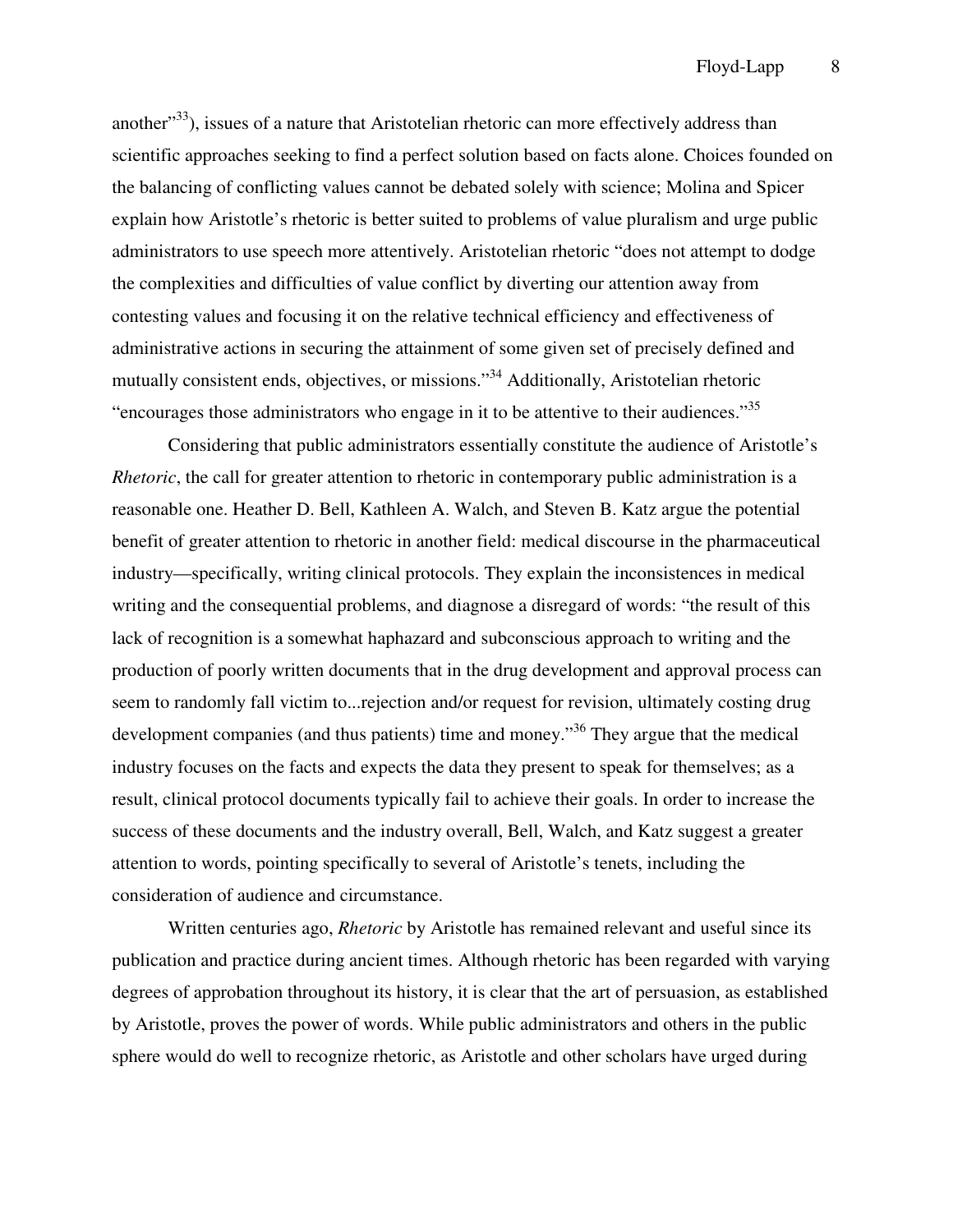ancient and contemporary times, rhetoric also extends beyond its traditional oral and written contexts.

 In contemporary times—chiefly during the twentieth and twenty-first centuries—, the art of rhetoric appears especially persuasively and pervasively in advertising. Since the emergence of global industrialization in the twentieth century, advertising has proliferated. Although much of the world, the United States included, has moved away from domestic industrial production in recent decades, commerce still undeniably reigns. Accordingly, advertising, the means by which people strive to convince others to take certain actions, has become an increasingly influential field. Not only concerned with the successful sale of commodities, advertising also includes persuasion in relation to politics and ideology. From promoting pop to presidential candidates, modern rhetoricians frequently take the form of advertisers. From images to copy, footage to music, those with visual messages to sell find success by carefully considering the presentation of the components of their communication, just as those with more traditional oral and written messages do. The techniques that Aristotle presents in *Rhetoric* transcend medium and time: anyone can utilize persuasion.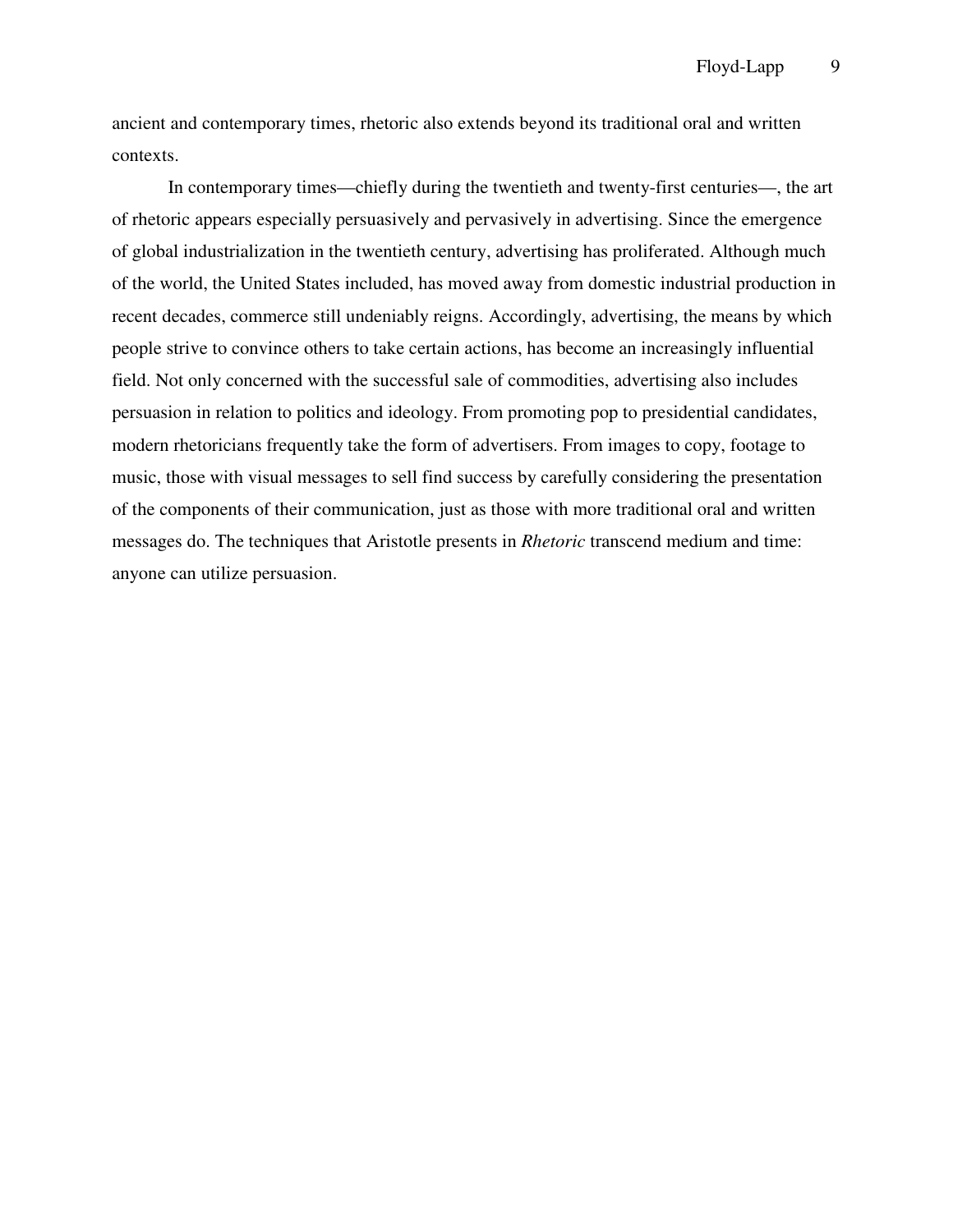## **Notes**

1. Jenny Bak, ed., *Rhetoric* (Dover Publications, 2004), v-vi.

 2. Kurt A. Raaflaub, "Conceptualizing and Theorizing Peace in Ancient Greece," *Transactions of the American Philological Assosication* 139 (2009): 225-250, doi*:*  10.1353/apa.0.0034.

3. Ibid., 228.

 4. Sara J. Newman, "Aristotle's Definition of Rhetoric in the Rhetoric: The Metaphors and their Message," *Written Communication* 18 (2001): 3, doi: 10.1177/0741088301018001001.

 5. Irving J. Lee, "General Semantics and Public Speaking: Perspectives on Rhetoric Comparing Aristotle, Hitler, and Korzybski," *ETC: A Review of General Semantics* 62 (2005): 82.

 6. M. Burke, "Advertising Aristotle: A Preliminary Investigation into the Contemporary Relevance of Aristotle's *Art of Rhetoric*," *Found Science* 13 (2008): 296, doi: 10.1007/s10699- 008-9133-z.

 7. Anthony Deforest Molina and Michael W. Spicer, "Aristotelian Rhetoric, Pluralism, and Public Administration," *Administration & Society* 36 (2004): 284, doi: 10.1177/0095399704265293.

8. Ibid., 284.

 9. Triadafilos Triadafilopoulos, "Politics, Speech, and the Art of Persuasion: Toward an Aristotelian Conception of the Public Sphere," *The Journal of Politics* 61 (1999): 743-744, doi: 10.2307/2647826.

10. Bak, *Rhetoric*, v.

 11. Aristotle. *Rhetoric*, edited by Jenny Bak *Dover Thrift Editions,* edited by Paul Negri. Dover Publications, 2004. Originally published in W.D. Ross, ed., *The Works of Aristotle* vol. 9 (London: Oxford University Press, 1910-1931). 5: 1355<sup>a</sup> 3-4.

12. Molina and Spicer, "Aristotelian Rhetoric, Pluralism," 285.

13. Aristotle, *Rheotric*, 7: 1.2.1.

14. Triadafilopoulos, "Politics, Speech, and the Art of Persuasion" 744.

15. Ibid., 745.

16. Aristotle, *Rheotric*, 59: 1377<sup>b</sup> 20-25.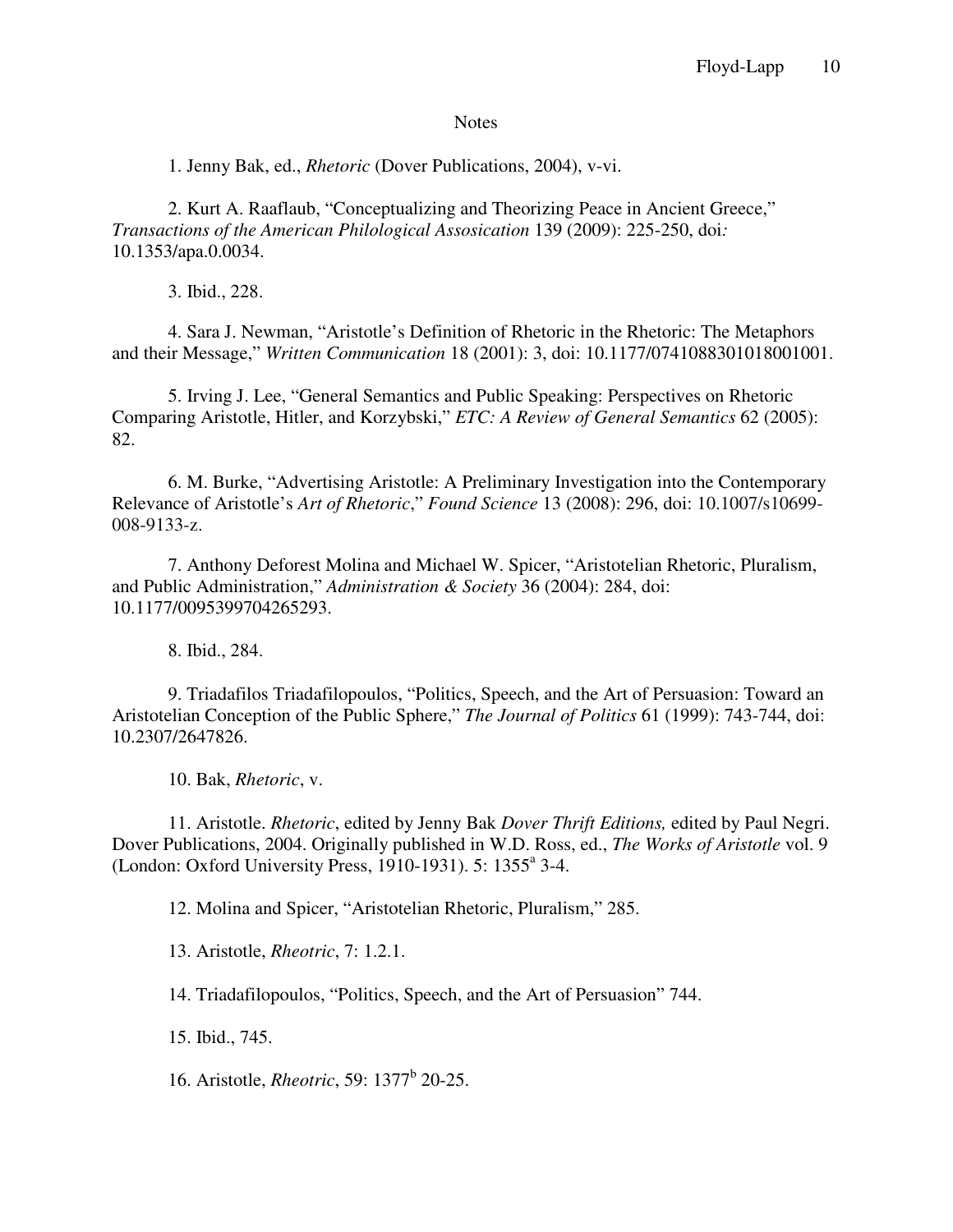17. Michael Meyer, "Aristotle's *Rhetoric*," *Topoi* 31 (2012): 249, doi: 10.1007/s11245- 012-9132-0.

18. Triadafilopoulos, "Politics, Speech, and the Art of Persuasion," 745.

19. Ibid., 748.

 20. Richard T. Green and Robert C. Zinke, "The Rhetorical Way of Knowing and Public Administration," *Administration & Society* 25 (1993): 318, doi: 10.1177/009539979302500303.

21. Ibid., 318.

22. Burke, "Advertising Aristotle," 296.

23. Molina and Spicer, "Aristotelian Rhetoric, Pluralism," 284.

 24. Steven B. Katz, "The Ethic of Expediency: Classical Rhetoric, Technology, and the Holocaust," *College English* 54 (1992): 260, http://www.jstor.org/stable/378062.

25. Ibid., 257.

26. Ibid., 83.

27. Triadafilopoulos, "Politics, Speech, and the Art of Persuasion" 752.

28. Ibid., 753.

29. Aristotle, *Rheotric*, 7: 1355<sup>b</sup> 30-35.

30. Burke, "Advertising Aristotle," 296.

31. Green and Zinke, "The Rhetorical Way of Knowing," 326.

32. Ibid., 330.

33. Molina and Spicer, "Aristotelian Rhetoric, Pluralism," 293.

34. Ibid., 299.

35. Ibid., 300.

 36. Heather D. Bell, Kathleen A. Walch, and Steven B Katz, "'Aristote's Pharmacy': The Medical Rhetoric of a Clinical Protcol in the Drug Development Process," *Technical Communication Quarterly* 9 (2000): 250. ISSN:1057-2252.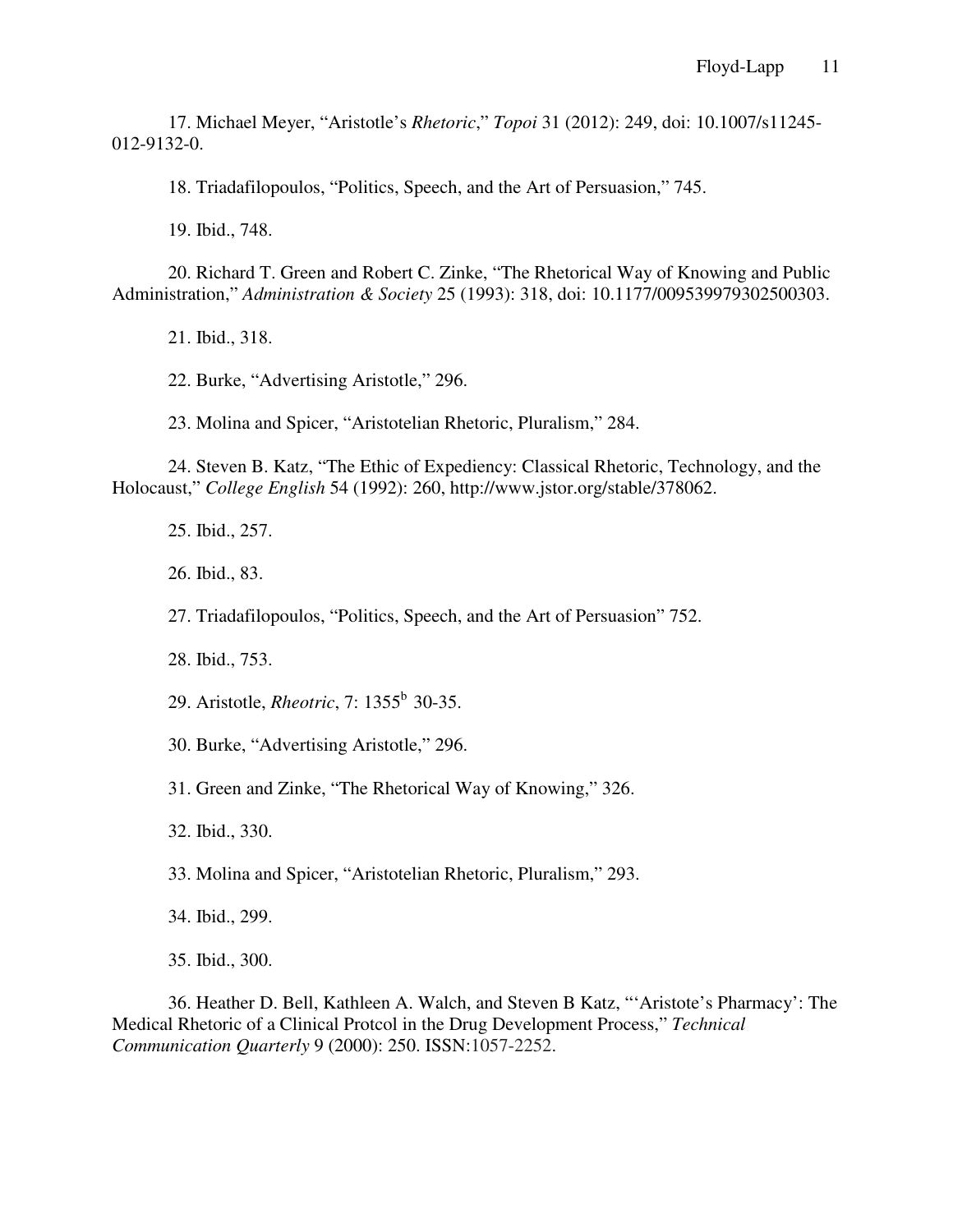## Bibliography

- Aristotle. *Rhetoric*, edited by Jenny Bak *Dover Thrift Editions.* edited by Paul Negri. Dover Publications, 2004. Originally published in W.D. Ross, ed., *The Works of Aristotle* vol. 9 (London: Oxford University Press, 1910-1931).
- Bak, Jenny, ed., *Rhetoric* (Dover Publications, 2004), v-vi.
- Bell, Heather D., Kathleen A. Walch, and Steven B Katz. "'Aristote's Pharmacy': The Medical Rhetoric of a Clinical Protcol in the Drug Development Process." *Technical Communication Quarterly* 9 (2000): 249-269. ISSN:1057-2252.
- Burke, M. "Advertising Aristotle: A Preliminary Investigation into the Contemporary Relevance of Aristotle's *Art of Rhetoric*." *Found Science* 13 (2008): 295-305. doi: 10.1007/s10699- 008-9133-z.
- Farmer, David John and Patricia M. Patterson. "The Reflective Practitioner and the Uses of Rhetoric." *Public Administration Review* 63 (2003): 105-111. doi: 10.1111/1540- 6210.00268.
- Green, Richard T. and Robert C. Zinke. "The Rhetorical Way of Knowing and Public Administration." *Administration & Society* 25 (1993): 317-334. doi: 10.1177/009539979302500303.
- Katz, Steven B. "The Ethic of Expediency: Classical Rhetoric, Technology, and the Holocaust." *College English* 54 (1992): 255-275. http://www.jstor.org/stable/378062.
- Lee, Irving J. "General Semantics and Public Speaking: Perspectives on Rhetoric Comparing Aristotle, Hitler, and Korzybski." *ETC: A Review of General Semantics* 62 (2005): 80-88.
- Marsh, Charles. "Aristotelian Causal Analysis and Creativity in Copywriting: Toward a Reapproachment Between Rhetoric and Advertising." *Written Communication* 24 (2007): 168-187. doi: 10.1177/0741088306298811.
- Meyer, Michael. "Aristotle's *Rhetoric*." *Topoi* 31 (2012): 249-252. doi: 10.1007/s11245-012- 9132-0.
- Molina, Anthony Deforest and Michael W. Spicer. "Aristotelian Rhetoric, Pluralism, and Public Administration." *Administration & Society* 36 (2004): 282-305. doi: 10.1177/0095399704265293.
- Newman, Sara J. "Aristotle's Definition of Rhetoric in the Rhetoric: The Metaphors and their Message." *Written Communication* 18 (2001): 3-25. doi: 10.1177/0741088301018001001.
- Pangle, Thomas L. "The Rhetorical Strategy of Governing Aristotle's Political Teaching." *The Journal of Politics* 73 (2011): 84-96. doi: 10.1017/S0022381610000885.